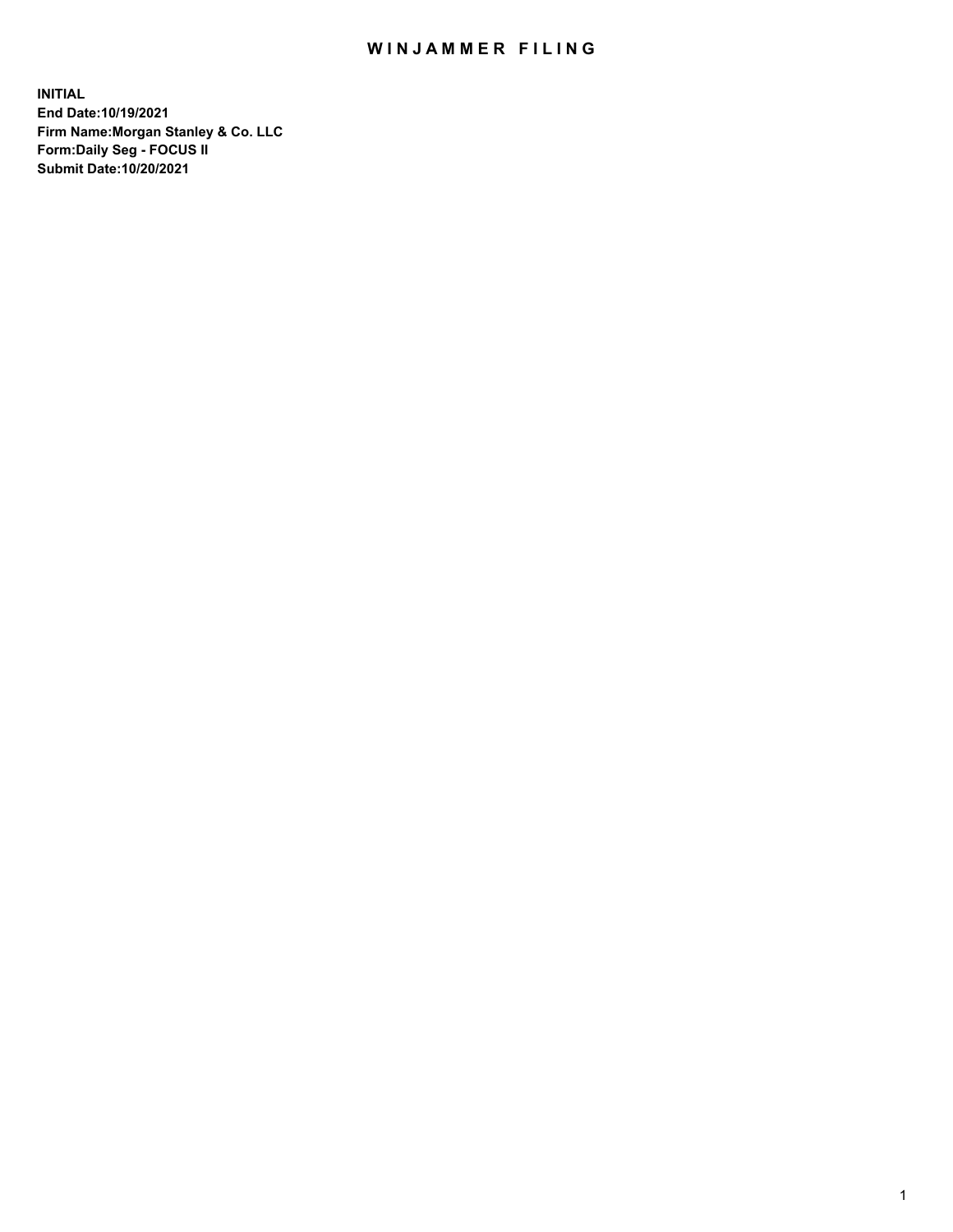**INITIAL End Date:10/19/2021 Firm Name:Morgan Stanley & Co. LLC Form:Daily Seg - FOCUS II Submit Date:10/20/2021 Daily Segregation - Cover Page**

| Name of Company                                                                                                                                                                                                                                                                                                               | Morgan Stanley & Co. LLC                               |
|-------------------------------------------------------------------------------------------------------------------------------------------------------------------------------------------------------------------------------------------------------------------------------------------------------------------------------|--------------------------------------------------------|
| <b>Contact Name</b>                                                                                                                                                                                                                                                                                                           | <b>Ikram Shah</b>                                      |
| <b>Contact Phone Number</b>                                                                                                                                                                                                                                                                                                   | 212-276-0963                                           |
| <b>Contact Email Address</b>                                                                                                                                                                                                                                                                                                  | Ikram.shah@morganstanley.com                           |
| FCM's Customer Segregated Funds Residual Interest Target (choose one):<br>a. Minimum dollar amount: ; or<br>b. Minimum percentage of customer segregated funds required:% ; or<br>c. Dollar amount range between: and; or<br>d. Percentage range of customer segregated funds required between:% and%.                        | 235,000,000<br><u>0</u><br><u>00</u><br>0 <sup>0</sup> |
| FCM's Customer Secured Amount Funds Residual Interest Target (choose one):<br>a. Minimum dollar amount: ; or<br>b. Minimum percentage of customer secured funds required:%; or<br>c. Dollar amount range between: and; or<br>d. Percentage range of customer secured funds required between:% and%.                           | 140,000,000<br><u>0</u><br><u>00</u><br>0 <sub>0</sub> |
| FCM's Cleared Swaps Customer Collateral Residual Interest Target (choose one):<br>a. Minimum dollar amount: ; or<br>b. Minimum percentage of cleared swaps customer collateral required:%; or<br>c. Dollar amount range between: and; or<br>d. Percentage range of cleared swaps customer collateral required between:% and%. | 92,000,000<br><u>0</u><br>0 Q<br>00                    |

Attach supporting documents CH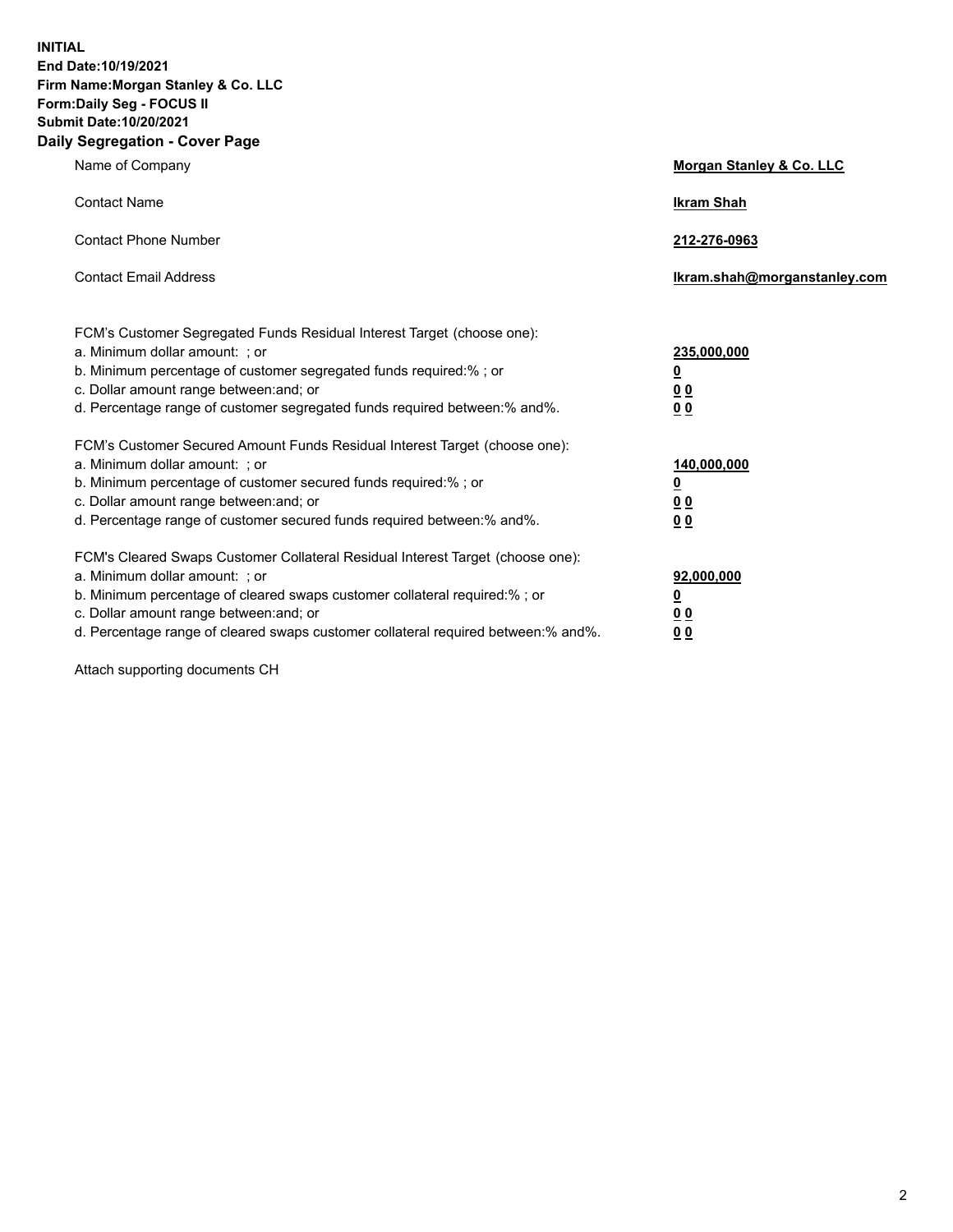## **INITIAL End Date:10/19/2021 Firm Name:Morgan Stanley & Co. LLC Form:Daily Seg - FOCUS II Submit Date:10/20/2021**

## **Daily Segregation - Secured Amounts**

Foreign Futures and Foreign Options Secured Amounts Amount required to be set aside pursuant to law, rule or regulation of a foreign government or a rule of a self-regulatory organization authorized thereunder 1. Net ledger balance - Foreign Futures and Foreign Option Trading - All Customers A. Cash **5,568,058,630** [7315] B. Securities (at market) **1,920,498,938** [7317] 2. Net unrealized profit (loss) in open futures contracts traded on a foreign board of trade **650,380,454** [7325] 3. Exchange traded options a. Market value of open option contracts purchased on a foreign board of trade **50,029,170** [7335] b. Market value of open contracts granted (sold) on a foreign board of trade **-30,830,887** [7337] 4. Net equity (deficit) (add lines 1. 2. and 3.) **8,158,136,305** [7345] 5. Account liquidating to a deficit and account with a debit balances - gross amount **30,075,638** [7351] Less: amount offset by customer owned securities **-28,071,731** [7352] **2,003,907** 6. Amount required to be set aside as the secured amount - Net Liquidating Equity Method (add lines 4 and 5) 7. Greater of amount required to be set aside pursuant to foreign jurisdiction (above) or line 6. FUNDS DEPOSITED IN SEPARATE REGULATION 30.7 ACCOUNTS 1. Cash in banks A. Banks located in the United States **415,763,399** [7500] B. Other banks qualified under Regulation 30.7 **563,365,107** [7520] **979,128,506**

- 2. Securities
	- A. In safekeeping with banks located in the United States **556,657,065** [7540]
	- B. In safekeeping with other banks qualified under Regulation 30.7 **54,282,020** [7560] **610,939,085**
- 3. Equities with registered futures commission merchants
	-
	- B. Securities **0** [7590]
	- C. Unrealized gain (loss) on open futures contracts **-969,932** [7600]
	- D. Value of long option contracts **0** [7610]
	- E. Value of short option contracts **0** [7615] **7,063,773** [7620]
- 4. Amounts held by clearing organizations of foreign boards of trade
	- A. Cash **0** [7640]
	- B. Securities **0** [7650]
	- C. Amount due to (from) clearing organization daily variation **0** [7660]
	- D. Value of long option contracts **0** [7670]
	- E. Value of short option contracts **0** [7675] **0** [7680]
- 5. Amounts held by members of foreign boards of trade
	-
	-
	- C. Unrealized gain (loss) on open futures contracts **651,350,385** [7720]
	- D. Value of long option contracts **50,029,170** [7730]
	- E. Value of short option contracts **-30,830,887** [7735] **6,774,709,547**
- 6. Amounts with other depositories designated by a foreign board of trade **0** [7760]
- 7. Segregated funds on hand **0** [7765]
- 8. Total funds in separate section 30.7 accounts **8,371,840,911** [7770]
- 9. Excess (deficiency) Set Aside for Secured Amount (subtract line 7 Secured Statement Page 1 from Line 8)
- 10. Management Target Amount for Excess funds in separate section 30.7 accounts **140,000,000** [7780]
- 11. Excess (deficiency) funds in separate 30.7 accounts over (under) Management Target **71,700,699** [7785]

**0** [7305]

[7354] **8,160,140,212** [7355]

**8,160,140,212** [7360]

[7530]

[7570]

A. Cash **8,033,705** [7580]

 A. Cash **4,794,601,026** [7700] B. Securities **1,309,559,853** [7710] [7740] **211,700,699** [7380]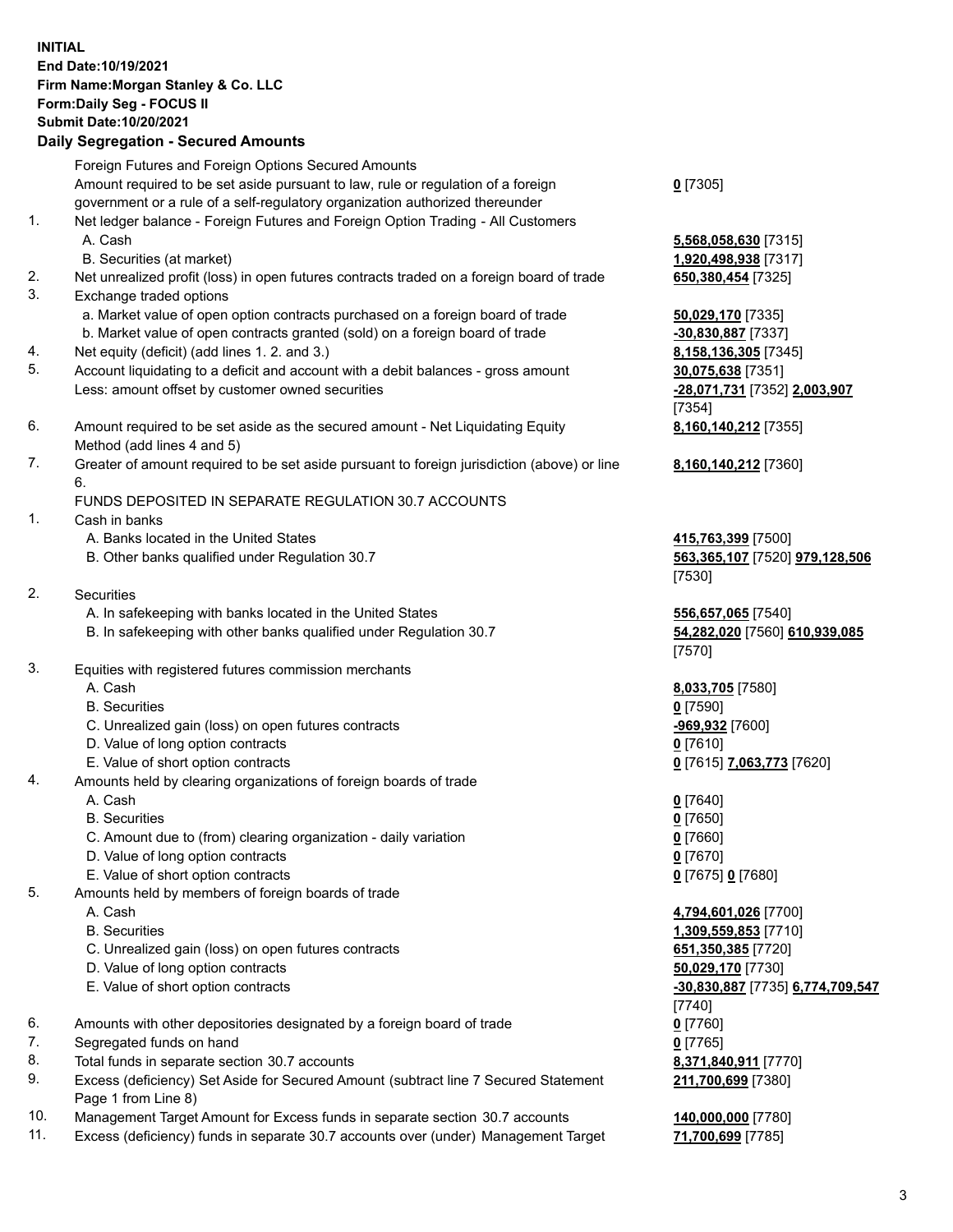| <b>INITIAL</b>           | End Date: 10/19/2021<br>Firm Name: Morgan Stanley & Co. LLC<br>Form: Daily Seg - FOCUS II<br>Submit Date: 10/20/2021                                                                                                                                                  |                                                                                         |
|--------------------------|-----------------------------------------------------------------------------------------------------------------------------------------------------------------------------------------------------------------------------------------------------------------------|-----------------------------------------------------------------------------------------|
|                          | Daily Segregation - Segregation Statement                                                                                                                                                                                                                             |                                                                                         |
| 1.                       | SEGREGATION REQUIREMENTS(Section 4d(2) of the CEAct)<br>Net ledger balance<br>A. Cash                                                                                                                                                                                 | 17,498,340,619 [7010]                                                                   |
| 2.<br>3.                 | B. Securities (at market)<br>Net unrealized profit (loss) in open futures contracts traded on a contract market<br>Exchange traded options                                                                                                                            | 7,517,419,301 [7020]<br>79,857,336 [7030]                                               |
| 4.                       | A. Add market value of open option contracts purchased on a contract market<br>B. Deduct market value of open option contracts granted (sold) on a contract market<br>Net equity (deficit) (add lines 1, 2 and 3)                                                     | 1,838,280,855 [7032]<br>-1,481,177,678 [7033]<br>25,452,720,433 [7040]                  |
| 5.                       | Accounts liquidating to a deficit and accounts with<br>debit balances - gross amount                                                                                                                                                                                  | 576,846,476 [7045]                                                                      |
| 6.                       | Less: amount offset by customer securities<br>Amount required to be segregated (add lines 4 and 5)<br>FUNDS IN SEGREGATED ACCOUNTS                                                                                                                                    | -576,246,095 [7047] 600,381 [7050]<br>25,453,320,814 [7060]                             |
| 7.                       | Deposited in segregated funds bank accounts<br>A. Cash<br>B. Securities representing investments of customers' funds (at market)<br>C. Securities held for particular customers or option customers in lieu of cash (at<br>market)                                    | 2,470,839,920 [7070]<br>$0$ [7080]<br>3,117,245,234 [7090]                              |
| 8.                       | Margins on deposit with derivatives clearing organizations of contract markets<br>A. Cash<br>B. Securities representing investments of customers' funds (at market)<br>C. Securities held for particular customers or option customers in lieu of cash (at<br>market) | 15,403,866,336 [7100]<br>$0$ [7110]<br>4,251,124,414 [7120]                             |
| 9.<br>10.                | Net settlement from (to) derivatives clearing organizations of contract markets<br>Exchange traded options                                                                                                                                                            | 77,579,026 [7130]                                                                       |
| 11.                      | A. Value of open long option contracts<br>B. Value of open short option contracts<br>Net equities with other FCMs                                                                                                                                                     | 1,838,280,855 [7132]<br>-1,481,177,678 [7133]                                           |
|                          | A. Net liquidating equity<br>B. Securities representing investments of customers' funds (at market)<br>C. Securities held for particular customers or option customers in lieu of cash (at<br>market)                                                                 | 12,745,204 [7140]<br>$0$ [7160]<br>$0$ [7170]                                           |
| 12.<br>13.<br>14.<br>15. | Segregated funds on hand<br>Total amount in segregation (add lines 7 through 12)<br>Excess (deficiency) funds in segregation (subtract line 6 from line 13)<br>Management Target Amount for Excess funds in segregation                                               | 149,049,653 [7150]<br>25,839,552,964 [7180]<br>386,232,150 [7190]<br>235,000,000 [7194] |
| 16.                      | Excess (deficiency) funds in segregation over (under) Management Target Amount<br><b>Excess</b>                                                                                                                                                                       | 151,232,150 [7198]                                                                      |